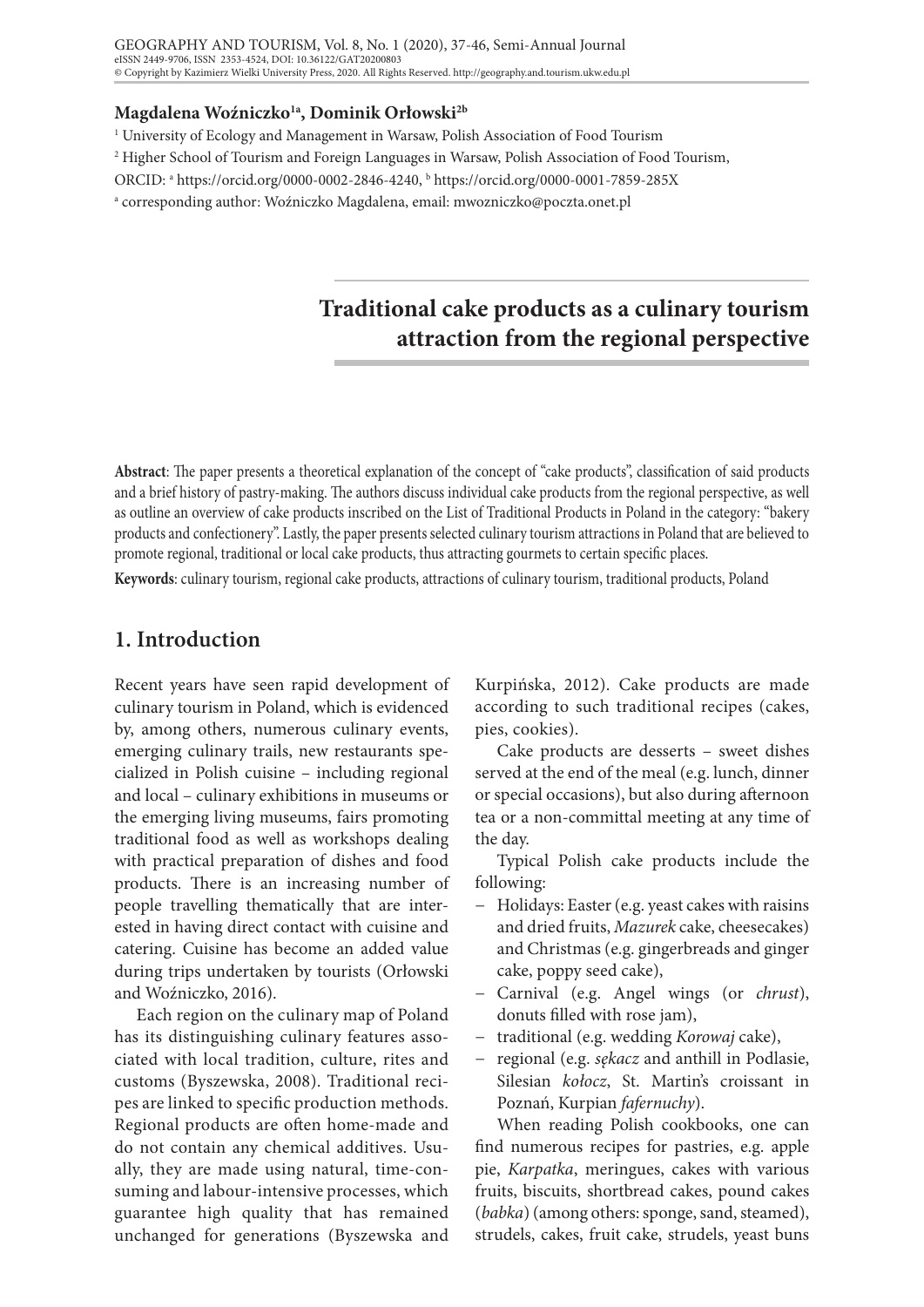**38**

(e.g. with black currant), yeast croissants, biscuits, muffins, etc.

The aim of the study is to present traditional cake products from the regional perspective

# **2. Area descriptions, methods and material studied**

The scope of this paper includes:

- − explanation of basic concepts related to confectionery and cake-making;
- − brief history of cake-making;
- − presentation of cake products from the regional Polish perspective;
- − tabular overview of cake products inscribed on the List of Traditional Products maintained by the Ministry of Agriculture and Rural Development;
- − presentation of selected culinary tourism attractions that contribute to the promotion of regional, traditional or local cake products in Poland.

and to demonstrate the selected culinary tourist attractions promoting the sweet culinary heritage of Poland.

The study is based on a non-reactive research method of content analysis. The authors performed a review of secondary sources, which accounted for literature and web portals concerning the study subject. The study also employed the participant observation method in relation to the practical aspects concerning sensory qualities of traditional, regional and local cake products. Lastly, in the years 2016–2019, a field research was performed to investigate the development of various culinary tourist attractions associated with cake products in Poland.

# **3. Results and analyses**

### **3.1. Explanation of concepts related to confectionery and cake-making**

Literature often mentions two concepts: "confectionery" and "cake-making". The former has a much broader meaning, and in fact, its scope includes the latter. Thus, confectionery is understood as: "production of sweet food products, non-perishable confectionery products (e.g. chocolate and chocolate products, candy, non-perishable pastry products) and perishable confectionery products (e.g. cakes, cookies), which are increasingly often referred to as cake-making" (https://sjp.pwn.pl/slowniki/ cukiernictwo.html) In addition, confectionery may also denote a profession (confectioner). Confectionery industry produces non-perishable goods, i.e. those that do not undergo significant chemical and physical changes within the period of at least 1 month from the date of production.

In contrast, the concept of "cake-making" is associated directly with cakes, cookies and other cake products. As defined in the PWN Encyclopaedia, cake-making is: "a branch of the food industry including the production of a wide range of the so-called perishable pastry

products, a field associated with bakery and confectionery" (https://sjp.pwn.pl/szukaj/ciastkarstwo.html).

For the purpose of this study, the term "cake products" has been adopted, because its scope accounts for cakes, pastries and cookies. Cake products are defined as "products in which flour is the primary raw material, and other ingredients constitute no less than 40% of the input. Other products not containing flour may include cheese, poppy seeds, etc. Cake products also include dry wafers and dry biscuits" (Dojutrek and Pietrzyk, 2000). Non-perishable pastry product is a cake product whose shelf life is from several to 30 days.

The classification of cake products (according to the Polish Standards) distinguishes the following groups (Dojutrek and Pietrzyk, 2000):

- − cake products made of yeast dough,
- − cake products made of puff pastry,
- − cake products made of steamed dough,
- meringue cake products,
- − cake products made of shortbread cake,
- − cake products made of sponge cake,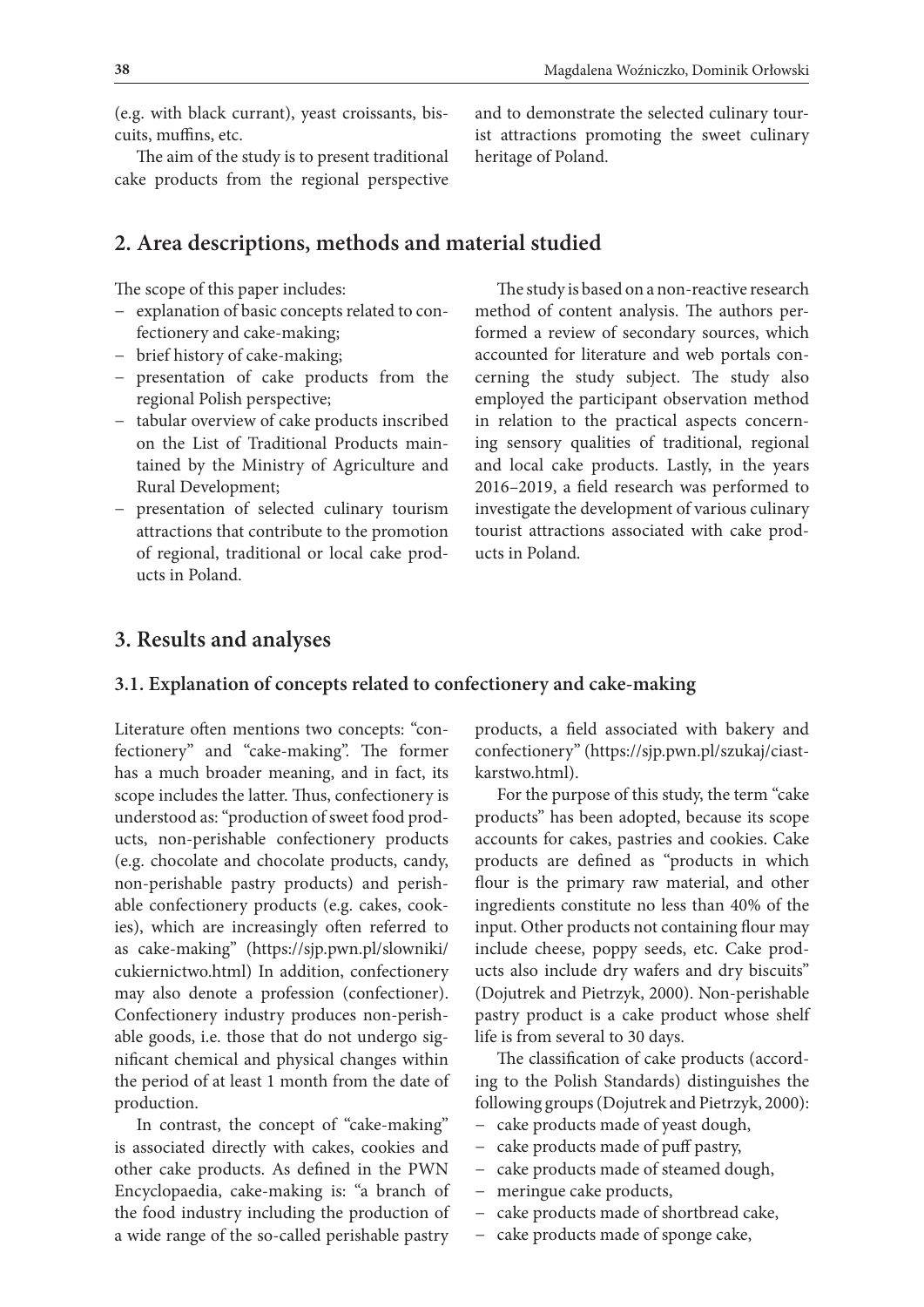- − cake products made of sponge-fatty cake,
- − cake products made of walnut or almond mass, or substitute materials;
- − cakes, pastries, pastry products and other bakery products with added sweetener, others.

#### **3.2. History of cake-making**

The beginnings of cake-making date back to the distant past. Most likely, cake products derived from bakery products. In ancient times, many methods of producing different kinds of bread were developed. With time, the dough for making bread was enriched with honey, resulting in a new product featuring a flavour similar to *miodownik*.

The first information on the production of confectionery products were reported by Herodotus and come from approx. 600 years BC. In the eleventh century in Europe (Salerno), the Arabs established the first confectionery school. Its students learned the prinicipals and skills of manufacturing sugar from sugar cane, preparing juices, jams, as well as medicines, since sugar and honey were believed to be therapeutic at the time.

The thirteenth and fourteenth century marked the development of gingerbread production in places such as: Gdańsk, Tuła, Nuremberg, Toruń. Owing to geographic discoveries, people had new spices: cloves, cinnamon, ginger, pepper. The word *piernik* (gingerbread) is derived from the word *pieprz* (pepper) (*pierny* – hot, heavily seasoned with pepper).

The next step in the development of cake products was the rise of pastry technique associated with obtaining clear types of flour. It was sieved by hand using sieves with different mesh sizes. The development of cake-making on the Polish territory dates back to the seventeenth and eighteenth century and is related to the Italian emigration, mainly from Venice and Salerno. Confectioners from those places

According to the applicable regulations, cake products intended for marketing may be produced only in compliance with a predetermined recipe, which should be developed by the producer of cake products.

passed their knowledge to Polish cake-makers, who then set up their own workshops.

A variety of cake products in Poland is evidenced by a large number of recipes in cookbooks from that time. In the first Polish cookbook titled "Compendium ferculorum albo zebranie potraw" published in the seventeenth century, the author Stanisław Czarniecki gave recipes for, among others, sweet cakes, pies (fruit tarts with fried or steamed apples, pears, plums, gooseberries or currants in sugar, baked in puff pastry) (Dumanowski and Spychaj, 2010).

The anonymous cookbook manuscript from approximately 1686 contained numerous recipes for cakes, among others, *kalach* served with marzipan, gingerbread, flavoured and dyed "sugars" (or carved figures of sugar), candied fruit and jams served during the so-called *sugar dinner*, ending the wedding feast. The manuscript lists several recipes for gingerbread, donuts, bagels, strudels, marzipan, sponge cakes and tarts.

It should be emphasized that the development of cake-making was associated with the discovery of new sweeteners. In the sixteenth century in Germany, the first sugar cane plant was built. However, it was not until the nineteenth century that the first sugar factory processing sugar beet from Europe was established (in Kowary, Lower Silesia). Success of the first refinery was soon followed by the emergence of a number of such facilities, which gave rise to the spread of sugar production, thus enabling the development of confectionery and cake-making (Dojutrek and Pietrzyk, 2000).

#### **3.3. Cake products from the regional perspective**

Regional cake products are characterized by originality, uniqueness, distinctness and a long tradition. They are prepared with high quality ingredients. Flavour, aroma, and visual

characteristics are important and sought after by manufacturers. Polish cake-making invigorates the culinary space of cities, towns and villages, and thus increases their tour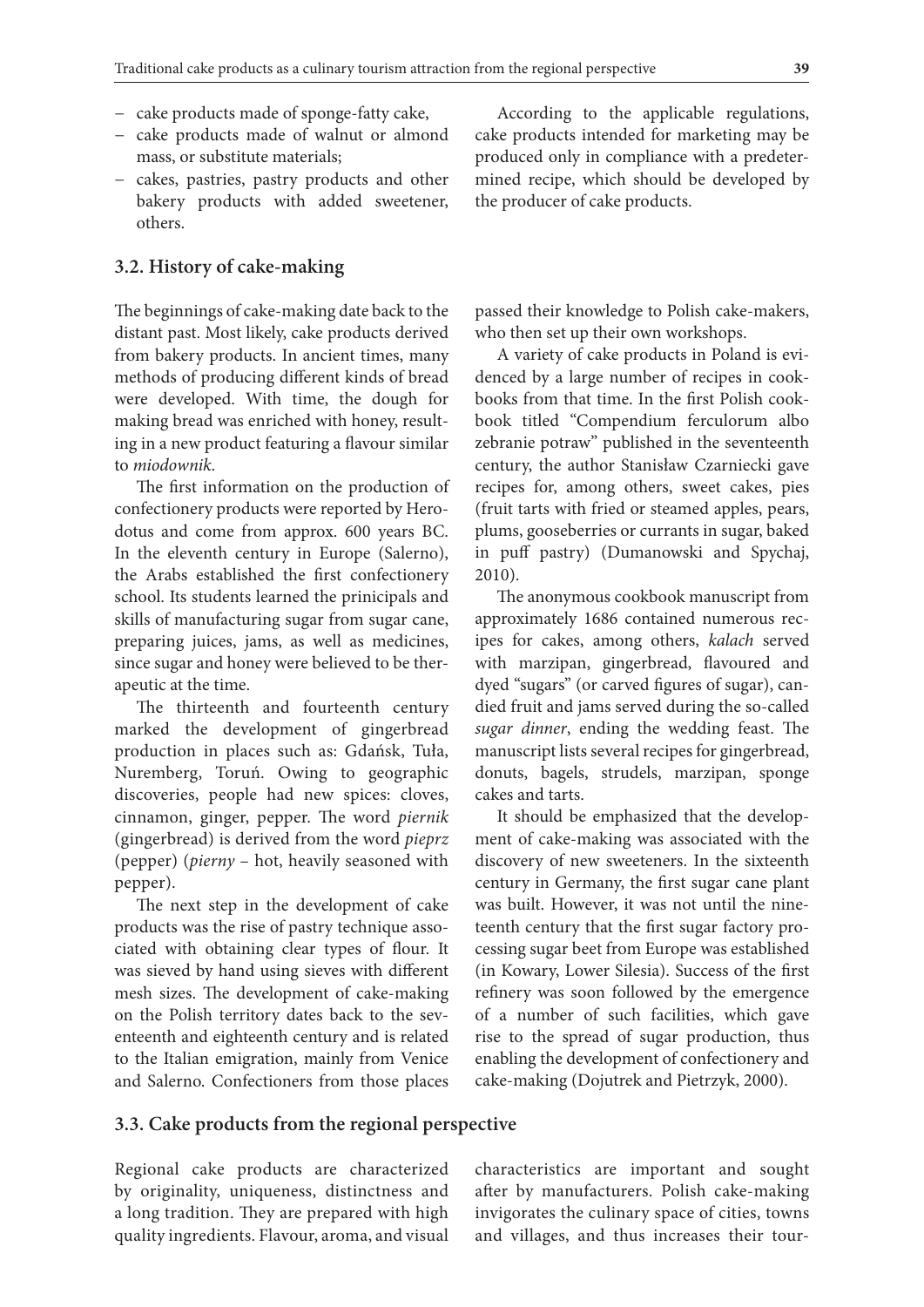ist attractiveness (Orłowski and Woźniczko, 2018).

Former practices related to making cake products refer to celebratory rites, which are very rich in the Polish tradition, but only some of them are known today. In addition to practices common to the entire country, there are also regional ones that are carefully cultivated in individual Polish provinces. Historically, the following occupied an important place in the Polish culinary tradition and domestic rites: gingerbread, *miodownik*, *sękacz* (*baumkuch*), strudels, *baba*, *pies*, *mazurek*, large sweet dumplings, stripes – Easter yeast rolls, donuts or Angel wings. Some of these pastries had a rich symbolic content. This symbolism is apparent, for instance, in wedding cakes, e.g. *kołacz* – wedding *korowai* (Ogrodowska, 2010).

In the past, the term *kołacz* also referred to a festive and traditional sweet cake, named so for its round shape. Even today, yeast cake *kołacz* (kołocz) with cheese, poppy seed or apple stuffing, sprinkled with crumble, is still an important Christmas cake in Silesia. It is a traditional local delicacy, which originally (as in other regions) was the most important wedding cake. Later, it became a holiday cake baked for the most important annual celebrations, e.g. Easter, Pentecost, Assumption of the Blessed Virgin Mary, harvest festival, family celebrations and, in wealthy homes, even on Sundays (Ogrodowska, 2010).

One of the customs deeply rooted in the tradition of Cieszyn Silesia involves baking small cookies before Christmas. They contain large amounts of butter, sugar, dried fruits and nuts (walnuts and hazelnuts, almonds, coconut and raisins), and sometimes alcohol. Small Cieszyn cookies can be of several dozen different types and shapes: mushrooms, croissants, flowers, etc., often very sophisticated, characterized by tenderness, fineness and great taste (Drożdż, 2013; Orłowski and Woźniczko, 2018). Other pastries considered popular in Cieszyn Silesia include ginger cookies known as *zozworki* (*zozwor* means ginger in Silesian dialect), which were adopted from the German culture.

Another example of a regional cake is *sękacz*, which appeared in the north-eastern part of Poland (Sejny and Suwałki) in the nineteenth century. The origin of this cake has not been fully explained, although similar pastries are

known in Germany and Scandinavia. In the 50s and 60s of the last century, many poor housewives from villages near Sejny baked *sękacz* in their homes using traditional methods – over the fire blazing in a bread oven, pouring down the dough on a manually rotated oak shaft fitted with a crank, placed on bricks. This cake is expensive, because it is made with at least 40 eggs, large amounts of sugar, butter and good quality flour. Currently, *sękacz* is baked for important holidays and family celebrations. It is also prepared by local bakers and confectioners using old recipes (Ogrodowska, 2010).

Another well-known cake product in Podlasie, in addition to *sękacz*, is ant hill (*mrowisko*), or dough sheets fried in oil, stacked in a pyramid, covered with honey, raisings and steamed poppy seeds. When visiting Podlasie, it is worth to try *marcinek* in Hajnówka, which is a cake made of 20–30 pieces of very thin pancakes with cream (Orłowski and Woźniczko, 2018).

*Miodownik*, also called gingerbread, occupies an important place in the Polish culinary tradition. The best known are Toruń gingerbreads, but we can also distinguish Szczecin, Lubusz, Żywiec, Lower Silesia or Przemków gingerbreads. In Kociewie, the tradition of baking *Kociewo fefernuski*, or gingerbread hard cookies, is associated with Christmas, as the gingerbread dough is prepared after St. Andrew's Day, is left to mature and then is used just before Christmas (Orłowski and Woźniczko, 2018).

In traditional Pomeranian cuisine, we have mainly yeast cakes, commonly referred to as *kuchy*, slab cakes and wafers, which were baked using special cast iron moulds called *wafelnice*. Hence, the best known is yeast cake with crumble, raisins and icing (honey kuch). In this region, we also have: *marchwiowi peperkùch* – carrot gingerbread, Kashubian cheesecake with potatoes, *Debrzeński wianek* – iced yeast cake with cottage cheese and raisins, or Kashubian wafers – fried batter. In Kashubia, there are also *ruchanki*, i.e. grown yeast pancakes sprinkled with powdered sugar (Orłowski and Woźniczko, 2018).

In Wielkopolska, typical pastries include *szneki z glancem* – yeast buns with icing, St. Martin's croissant – a horseshoe stuffed with white poppy seeds and dried fruits and nuts,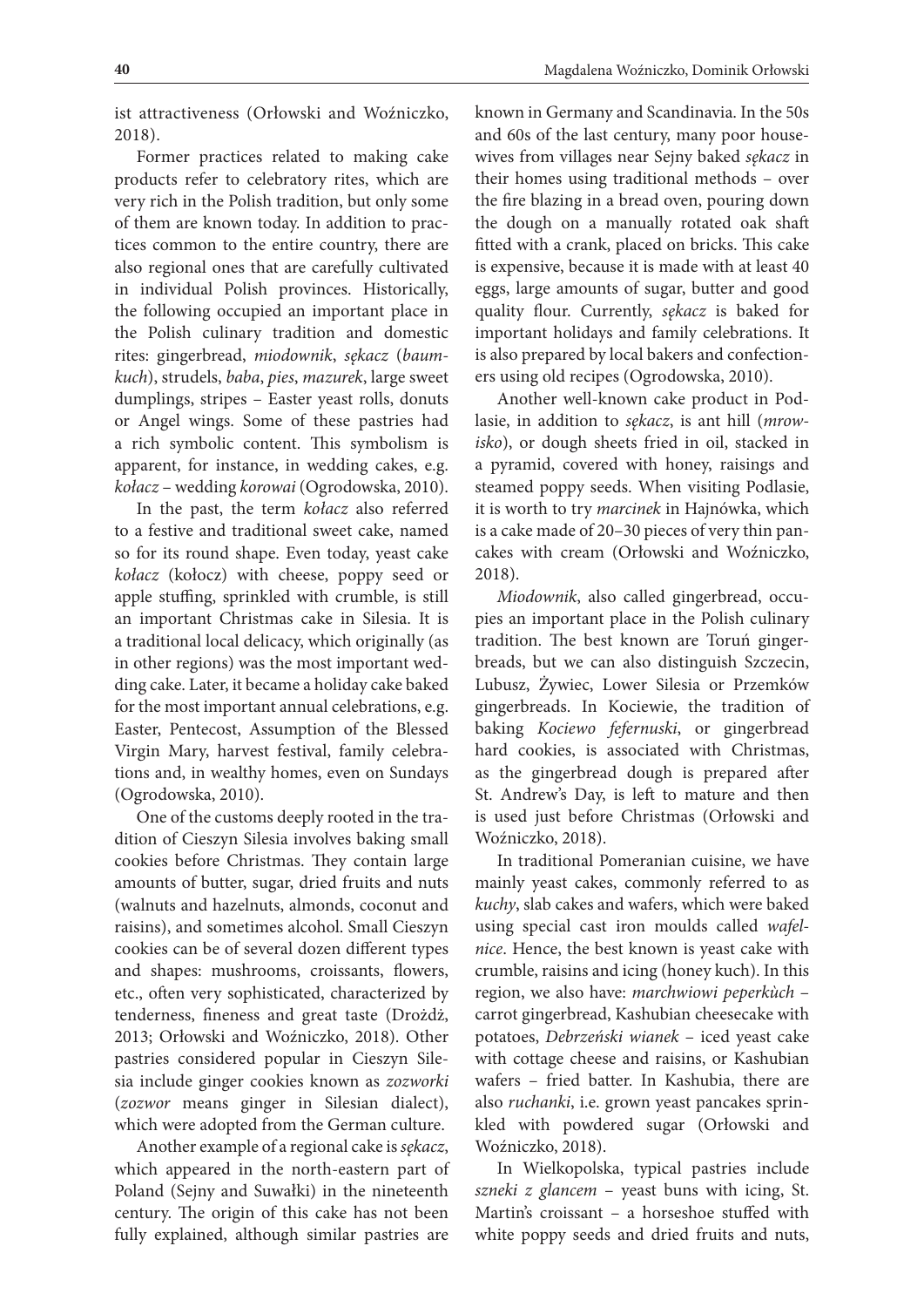*Poznańska babka* – cake made with powder and lemon peel, and *skubaniec* – shortcake with blackcurrant and gooseberry jam with meringues. St. Martin's croissant is associated with baking traditions in Poznań and some parts of Wielokopolska, and since 1860 is baked on November 11, on the occasion of St. Martin's Day (Drozdowska et. al., 2017). Kalisz and the surrounding areas are recognized for their Kalisz *andruty* – slightly sweet, thin wafers made from water, sugar, flour and rapeseed oil. They have been made from the beginning of the nineteenth century (Woźniczko et. al, 2015).

In multicultural Lubuska cuisine, we have, for instance, strudel (*strucla*) – yeast roll with poppy seeds, or the famous *Bukowińska paska* – yeast cake in the shape of a cylinder, decorated with braids and birds, which is the traditional cake of Czadeccy mountaineers, who emigrated to the east of the Carpathian, to Bukowina Rumuńska in the nineteenth century. In the years 1945–1946, they returned to their homeland and settled in compact groups in the Recovered Territories. They continue their traditions during culinary events organized in the region. After World War II, i.e. after 1945, Ziemia Gorzowska areas were re-settled by families from other regions of the Polish Republic. All farms had backyard orchards, with apple varieties such as *Reneta Landsberska*. Due to its taste and delicate flavour, to this day the people of Ziemia Gorzowska use this variety of apples to prepare the famous cake known as *Landsberg apple pie*.

In Małopolska, *kołacz* is known in Jodłownik municipality in Beskid Wyspowy, where, just like centuries ago, it is sweet, with a golden crust and a thick layer of cheese filling. Typical Kraków specialities, dating back to the old days, include: Galician donuts – made of yeast dough with almond and fruit jam, Kraków *przekładaniec* – yeast dough with walnuts, and Kraków *małdrzyki* – pancakes made of vanilla cottage cheese with powdered sugar and the addition of fresh fruits.

Lubelszczyzna is famous for its typical cake products, such as: Żakowolskie donuts with apple jam (plump donuts with alcohol and domestic apples), Lublin gingerbread (made of dough aged in the cold for two weeks in a stone pot, with plum jam added after baking), Lubartów *makowiec* (a thin layer of yeast dough, a thick layer of poppy seeds and almonds). Pszczelowolskie *całuski*, round and golden-brown honey cookies, are very simple. One should also mentione the delicious Józefowska apple pie, baked with traditional varieties of apples characterized by a vinous flavour and acidity, which adds a distinctive flavour to the cake (Orłowski and Woźniczko, 2018).

The table below presents a summary of selected cake products inscribed on the List of Traditional Products maintained by the Ministry of Agriculture and Rural Development (Tab. 1). A total of 167 delicacies were collected, often with unusual names. Most cake products come from Lubelskie, Śląskie and Pomorskie.

| N <sub>0</sub> | province           | cake products                                                                                                                                                                                                                                                                                                                                                | the<br>number<br>of cake<br>products |
|----------------|--------------------|--------------------------------------------------------------------------------------------------------------------------------------------------------------------------------------------------------------------------------------------------------------------------------------------------------------------------------------------------------------|--------------------------------------|
|                | Dolnośląskie       | begle, cake crumble from Ziemia Kłodzka, kołacz Ormian kuck-<br>ich, honey gingerbreads from Przemkowo, wheat-rye gingerbreads<br>from Oleśnica                                                                                                                                                                                                              | 5                                    |
|                | Kujawsko-Pomorskie | small gingerbreads (pebbles), yeast cake, Kujawskie gingerbreads<br>with potatoes, amoniaczki, royal cookies from Sosno Królewskie,<br>Kujawskie apple pie, kujawiok - Eeaster yeast baba, Kujawskie car-<br>rot cake, Mazurek with nuts, potato and pumpkin donuts, ginger-<br>bread with caramel / Kujawskie brukowiec, cakes with soda, yeast<br>ruchańce | 13                                   |

**Table 1**. Summary of cake products inscribed on the List of Traditional Products in the category "bakery products and confectionery" by regions (Source: own study based on https://www.gov.pl/web/rolnictwo/lista-produktow-tradycyjnych12)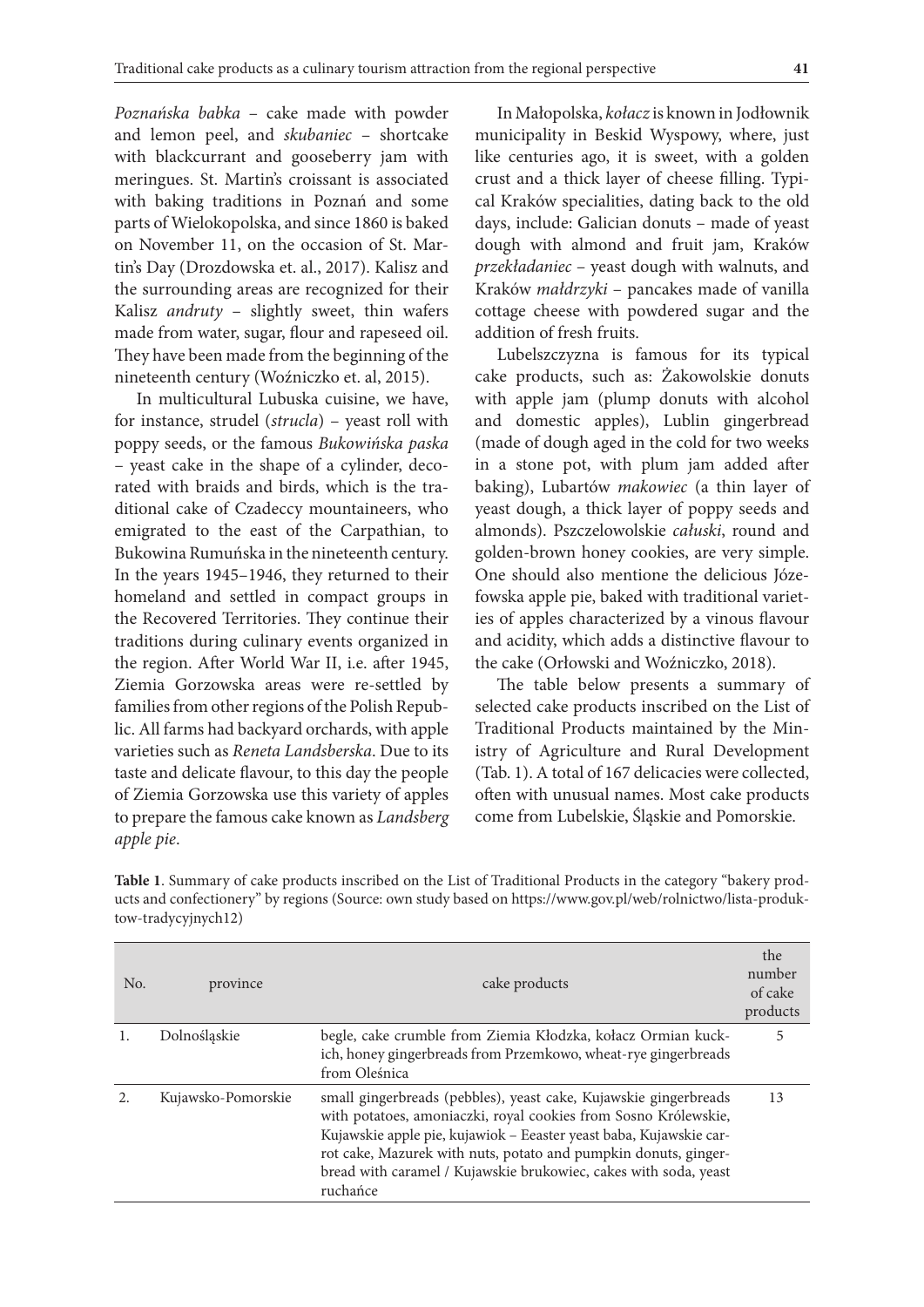| 3.  | Lubelskie    | full grain apple pie from Lublin, puff with whipped cream and rasp-<br>berries from Lublin, yeast baba (babka) with apples, Pszczelowol-<br>skie całuski, machine-made cookies, cookies with sugar from Per-<br>kowice, old Polish Podhoreckie cake, kołacz with blackberries from<br>Perkowice, korowaj – wedding bread from Paszenki, Lubartów<br>poppy seed cake, carrot cakes with poppy seeds, miodownik from<br>Jaszczów, Żakowolskie donuts with apple jam, decorative ginger-<br>breads, Lublin gingerbread, Jewish gingerbread, yeast pancakes<br>with apples from Dokudowa, Turowo pancakes, pancakes with<br>poppy seeds, semi-French cream croissants with nuts and rose jam,<br>Podlaskie sękacz, cheesecake with potatoes from Jaszczów, Józefów<br>apple pie, dry cake wafers, zawijaki wygnanowskie | 25 |
|-----|--------------|---------------------------------------------------------------------------------------------------------------------------------------------------------------------------------------------------------------------------------------------------------------------------------------------------------------------------------------------------------------------------------------------------------------------------------------------------------------------------------------------------------------------------------------------------------------------------------------------------------------------------------------------------------------------------------------------------------------------------------------------------------------------------------------------------------------------|----|
| 4.  | Lubuskie     | yeast cake, babka ucierana, machine-made cookies - smalcówki,<br>Lubuskie gingerbreads, Lubuskie donuts, Paska Bukowińska (Pas-<br>cha, Bukowiński Bread), strudel (strucla), apple pie with Lands-<br>berska                                                                                                                                                                                                                                                                                                                                                                                                                                                                                                                                                                                                       | 8  |
| 5.  | Łódzkie      | yeast babka from the Mroga River, steamed babka, crackling cake,<br>rolled cakes with jam, apple pie from the Mroga River, Tomaszów<br>bagels, traditional donuts, gingerbread house from the Mroga Riv-<br>er, carrot gingerbread, yeast croissants without sugar, croissants<br>with plum jam from the area of the Mroga River, cheesecake from<br>Nagawki, apple pie from Nagawki                                                                                                                                                                                                                                                                                                                                                                                                                                | 13 |
| 6.  | Małopolskie  | buchta bolęcińska, gourmet cookies, cwibak made of beans with<br>nuts, jodłownicki kołacz with cheese, kołacz jurajski, Kościelice<br>poppy seed strudel, grulownik - twaroźnik spiski                                                                                                                                                                                                                                                                                                                                                                                                                                                                                                                                                                                                                              | 7  |
| 7.  | Mazowieckie  | amoniaczki, baba made of rye bread, yeast buns with blackberries,<br>fafernuchy, wedding korowaj, Mazowieckie cookies made of crackling                                                                                                                                                                                                                                                                                                                                                                                                                                                                                                                                                                                                                                                                             | 6  |
| 8.  | Opolskie     | babka zista, anyżki, chrust/chrustek/chrustki/faworki, "jeż" – cake<br>with cream and black currant, Silesian kołocz, krajanki, kretowina<br>- sponge cake with chocolate, Opolskie cookies made of crackling<br>(szpyrek), śliszki - Christmas dish                                                                                                                                                                                                                                                                                                                                                                                                                                                                                                                                                                | 9  |
| 9.  | Podkarpackie | zoibak from Grodzisk, Piękny Jaś bean cake, Korniaktowskie amo-<br>niaczki, Jarosławskie biscuits, nut siemieniaki, Brzozowska poppy<br>seed strudel, sytnik with krupy, home-made apple pie with fresh<br>and roasted apples, wedding pinecone from Grodzisk, bread cake<br>from Korniaktów, wilijnik,                                                                                                                                                                                                                                                                                                                                                                                                                                                                                                             | 11 |
| 10. | Podlaskie    | wedding korowaj from Mielnice, blackberry bun from Augustów,<br>marcinek from Hajnówka, poppy seed cake from Ejeryszki, ant hill,<br>wedding bread - "korowaj Lipski" and wedding goose, Sejneński<br>sękacz / bankuchen, sękacz from Suchowola                                                                                                                                                                                                                                                                                                                                                                                                                                                                                                                                                                     | 8  |
| 11. | Pomorskie    | amoniaczki - Sunday cookies, Kociewskie fafernuski, Kociews-<br>kie grochowinki (chruściki, faworki), Kashubian carrot nuts,<br>Kashubian carrot kuch, Kashubian cheesecake with potatoes,<br>Kashubian kukle, marzipan hearts from Piekło, młodzowy kuch<br>with crumble, stoneware gingerbread, pùlwerkùch / deszny kùch<br>(powder cake), Kashubian pùrcle (donuts), croissant with cherries,<br>ruchanki, sznëka z glancã (yeast bun with icing), Gdański cake,<br>Gdańskie waffles, Debrzeński wianek, rural pickled yeast bun from<br>Kociewo                                                                                                                                                                                                                                                                 | 19 |
| 12. | Śląskie      | brutfaniok /krupiczniok, buchciki/buchciczki, crackling cookies,<br>Easter fruit bread from Cieszyn, crackling biscuits from Cieszyn,<br>dołki - yeast pancakes, small cookies from Cieszyn, kołocz /kołacz<br>from Międzyrzecze, wedding kołocz from Cieszyn, Silesian wed-<br>ding kołocz, koszyki /koszyczki, krepliki /kreple, gingerbread<br>from Żywiec, Silesian chrustek / chrust/faworki, exquisite Silesian<br>kołaczyki, Silesian oblaty, traditional Silesian gingerbread, apple<br>strudel from Podbeskidzie, szplitry and szpliterki from Radzion-<br>kowo, zozworki/imbirki                                                                                                                                                                                                                          | 20 |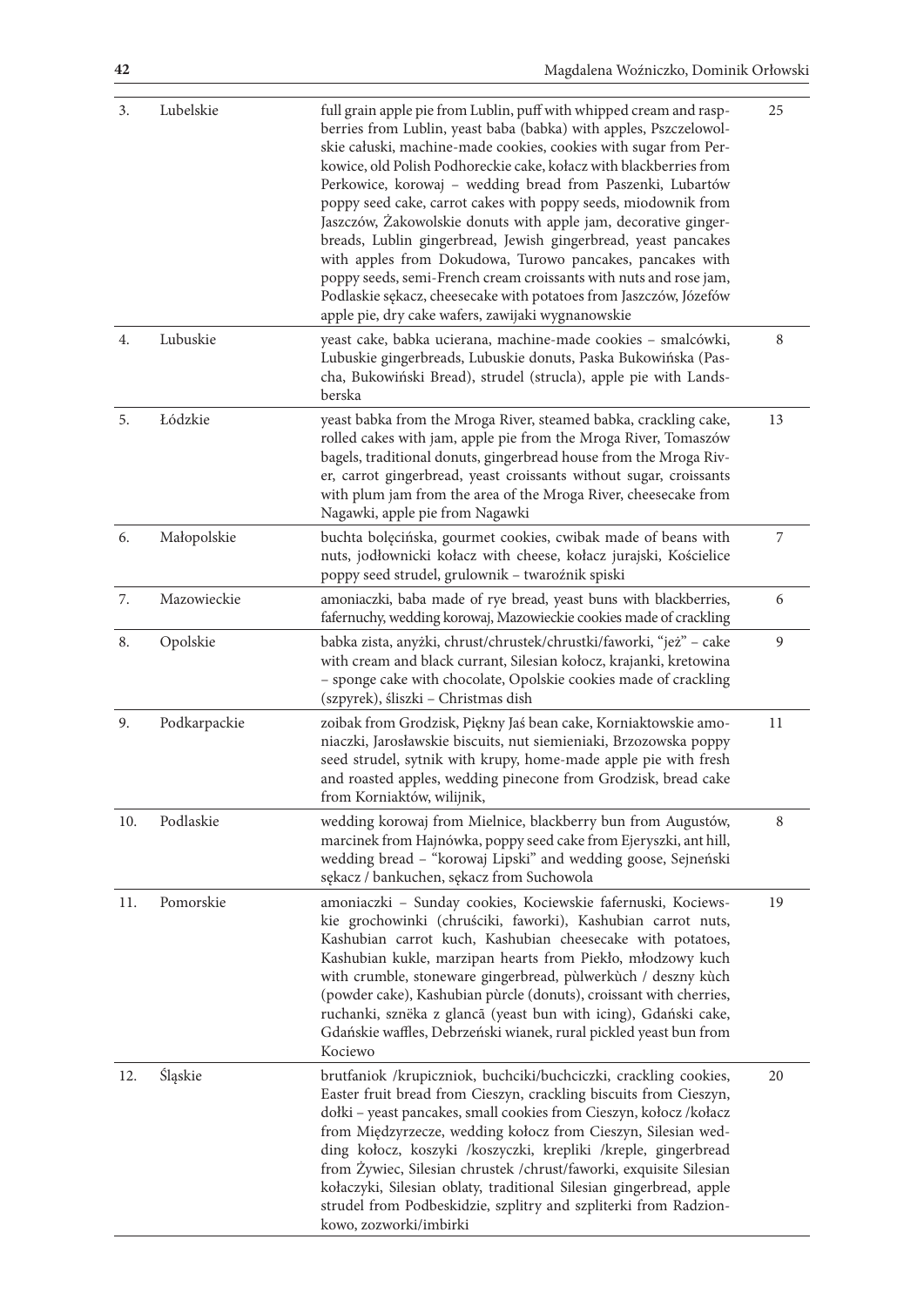Traditional cake products as a culinary tourism attraction from the regional perspective **43**

| Świętokrzyskie<br>burocorz from Bogoryja, Opatowski donut, gingerbread with rye<br>13.<br>flour, cake from under a rock, szczodroki, chocolate-hazelnut cake<br>from Rzuchowo<br>Warmińsko-Mazurskie<br>Mazurian brukowiec, fefernuszki, Prussian waffles, blackberry<br>14.<br>buns from Olsztyn, Mazurian sękacz<br>Kalisz wafers, gingerbread from Krzywin - St. Nicholas figurine<br>Wielkopolskie<br>15.<br>Zachodniopomorskie<br>strudel with poppy seeds from Choszczno, poached apples, ginger-<br>16.<br>bread from Szczecin, kaziukowe serca /kaziukowe serducha<br>Poland<br>167 |  |  |
|---------------------------------------------------------------------------------------------------------------------------------------------------------------------------------------------------------------------------------------------------------------------------------------------------------------------------------------------------------------------------------------------------------------------------------------------------------------------------------------------------------------------------------------------------------------------------------------------|--|--|
|                                                                                                                                                                                                                                                                                                                                                                                                                                                                                                                                                                                             |  |  |
|                                                                                                                                                                                                                                                                                                                                                                                                                                                                                                                                                                                             |  |  |
|                                                                                                                                                                                                                                                                                                                                                                                                                                                                                                                                                                                             |  |  |
|                                                                                                                                                                                                                                                                                                                                                                                                                                                                                                                                                                                             |  |  |
|                                                                                                                                                                                                                                                                                                                                                                                                                                                                                                                                                                                             |  |  |

Some regional and traditional cake products are protected by the EU certificates (Protected Designation of Origin, Protected Geographical Indication, Traditional Speciality Guaranteed). Of the 42 food products from Poland, three cake products are registered in the EU, namely: St.

Martin's Day croissant, Kalisz wafers and Silesian *kołocz* / Silesian *kołacz*. Certificates allow people to distinguish and protect the unique culinary heritage, which is an achievement of many generations.

## **3.4. Selected culinary tourism attractions promoting regional or traditional cake products – examples**

Culinary tourists seek not only taste experiences, but they also want to expand their knowledge, acquire skills, make purchases, etc. The factors determining the culinary attractiveness of a region or town are distinctness and diversity of cuisine as well as opportunities to observe tradition. Culinary tourism not only gives satisfaction, but also can be an important factor for local development.

Traditional or regional cake products are sweet dishes which constitute a theme for culinary travels. The attractions are organized in the form of:

- − events (e.g. festival, celebration),
- − living museums or museum exhibitions (e.g. gingerbread or croissant),
- − confectionery fairs (e.g. Expo Sweet in Warsaw, Sweet Targi in Katowice),
- − demonstrations of baking traditional cakes (e.g. sękacz baking workshops in agritourism farms).

One of the better-known events concerning sweet traditional specialities is, **Ziemia Radkowska Sweets Festival** in Wambierzyce. This recurring event is organized at the beginning of June in the Lower Silesia. It involves a thematic contest (e.g. in 2019, "Fruit sweet for dessert", in 2018, the best "Home-made yeast and shortbread cake"). The competition is attended mainly by Country Housewives' Clubs, which present confectionery based on multigenerational recipes with a modern twist. They use traditional, ecological household products. The event is accompanied by pastry and sweets fair and live music (Jakimowicz-Klein, 2019).

Another example is **St. Martin's Day** in Poznań. On this day, on the street of **St. Martin**, there is a festival under the "street name". It has existed in its current form since 1993, but refers to medieval traditions. On this day, a procession headed by St. Martic walks down the street, who receives the keys to the city from the Mayor. Traditionally, St. Martin's Day croissants are eaten throughout Poland.

One should also mention **Gingerbread Feast** in Toruń, a cyclical event celebrating gingerbread (including the well-known and loved *Katarzynki*, formed by combining six gingerbread discs). The event in question is usually held in late August or early September. Since 2002, it has been organized by the Confectionery Factory "Kopernik", a producer of gingerbread. The Feast, which in recent years took place in various places of the city, features workshops, demonstrations and animations dedicated to gingerbread. During the event, visitors can see the process of gingerbread production in detail – cereal grain processing, flour production, threshing demonstrations at the quern and mill (Woźniczko and Orłowski, 2018).

**Bread and Gingerbread Festival** in Jawor – an event with a twenty-year history organized in late August, during which bakery and confectionery masters present their pastries.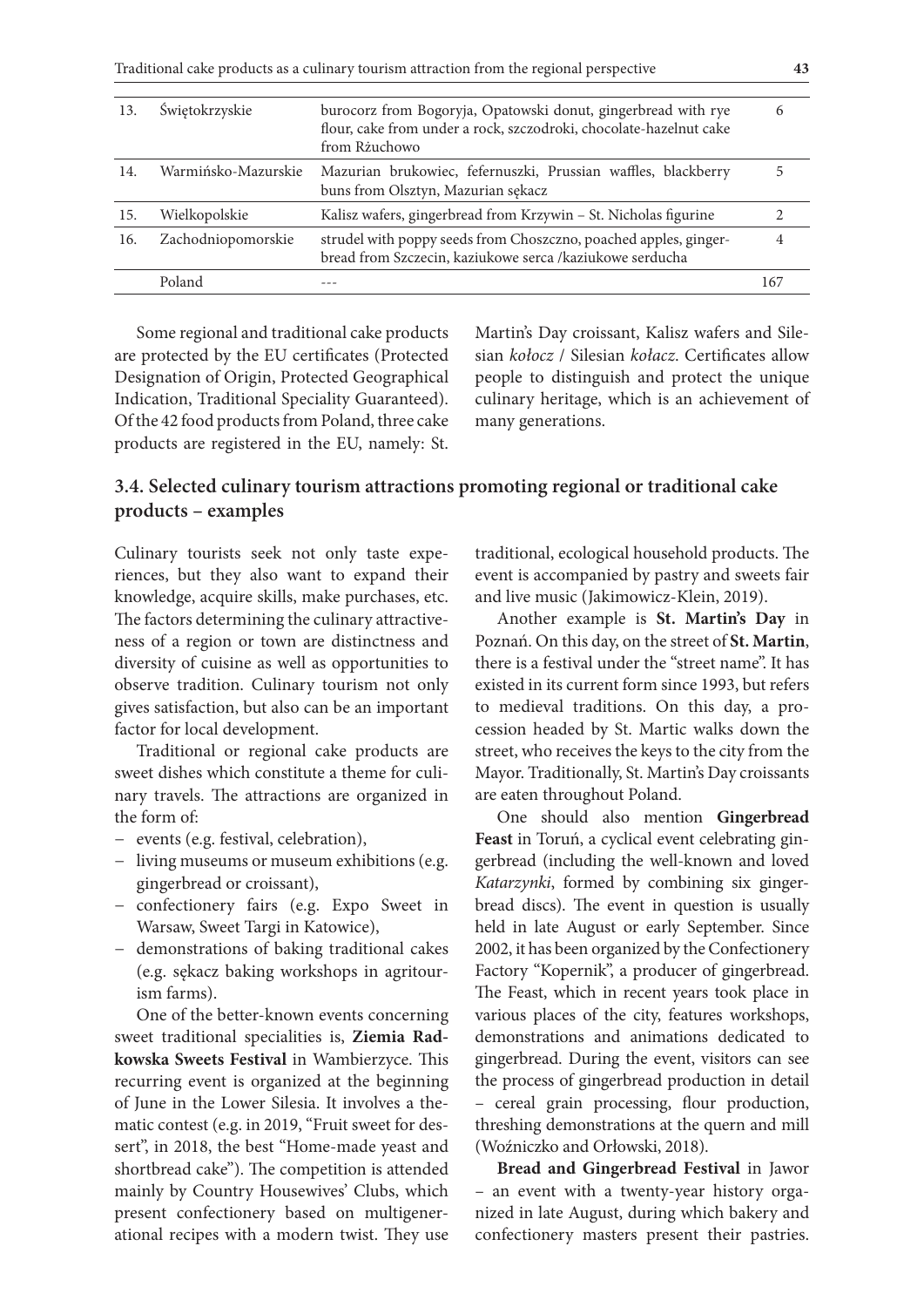The event is accompanied by a bread and gingerbread fair. In addition, bakers and confectioners participate in the competition called "Baking-Confectionery Sculpture", judged by the attendees. Additionally, visitors can witness an attempt at beating the record for the longest gingerbread in Poland. It is worth noting that Lower Silesia gingerbread (and those from Wrocław) are not as famous as Toruń gingerbread due to the interruption of local tradition in 1945. However, Lower Silesia (including Wrocław) has a rich history associated with gingerbread-making as well as a great tourist potential associated with this craft.

Another example of a regional event promoting cakes is **Sękacz Feast** in Żytkiejmy – a cyclical event held in mid-August, at the border of Mazury Garbate and Suwalszczyzna. Its main attraction is the baking of a gigantic *sękacz* (in 2019, it was 5 meters long and weighted about 85–90 kg; it required: 25 kg of flour, 25 kg of sugar, 25 litres of cream, 1000 eggs, 25 kg of butter and some additions). After baking, the cake is cut and given to the attendees. The event also includes folk band concerts, regional food and handicrafts fair, as well as ant hill baking workshops. Over the years, the event has been attracting more and more people.

The second event in Poland dedicated to sękacz is **Bialski Sękacz Festival** in Łomazy. This periodic event is organized in mid-September. It is accompanied by the sękacz-baking show, the competition for the "Most beautiful and delicious sękacz", as well as a song contest.

**Korowaj Festival** in Mielnik, on the other hand, is a cyclical event organized in early May. It features the "Mielnicki Korowaj" contest, tasting of pastries entered in the competition, folk band performances and a dance party. Korowaj-baking workshops are an accompanying attraction.

There are two museums located in Toruń that are associated with gingerbread. The first is **The Living Museum of Gingerbread**. This interactive museum facility, the first of its kind in Europe, was founded in 2006. Its reconstructed sixteenth-century bakery holds demonstrations and workshops of gingerbread-baking. Tourists can see the method of production, but above all, they can participate in gingerbread-making – sift the flour, crush the spices, form the dough. Toruń gingerbread is baked in traditional wooden forms.

The second "gingerbread" museum is the "Toruń Museum of Gingerbread". It is located in the old nineteenth-century gingerbread factory of Gustaw Weese. The modern "Toruń Museum of Gingerbread" is the largest gingerbread museum in Europe – it has the largest collection of wooden gingerbread forms and carries out most extensive research on the history of Toruń gingerbread. It is a place which presents the history of gingerbread-making in Toruń from the Middle Ages to the present in an attractive and interesting way. The exhibitions include: old ovens and bakery tools, gingerbread forms, souvenirs left by Toruń gingerbread-makers, collections of packagings. Multimedia stands and presentations encourage visitors to actively explore the history of Toruń gingerbread. Visitors can also prepare and bake their own decorative gingerbread and take it as a souvenir from their visit to the museum (Woźniczko and Orłowski, 2018).

Another example of a museum associated with a cake product is the **Croissant Museum** in Poznań. This museum devoted to St. Martin's Day croissant is located in the Old Market of Poznań. The museum is dedicated to the tradition of baking croissants, which already has 150 years. The experience is interactive. Visitors learn about the production process that follows the original recipe. The museum aims to promote the culture and history of Poznań, where the most characteristic elements are: St. Martin's croissant, Poznań dialect and goats on the Town Hall tower.

Another facility is the **Museum of Bakery and Confectionery** in Ustka. It is a private museum owned and founded by a baker and confectioner from Ustka. It was established in 1998 and features a bakery, which has operated since 1945. The museum in Ustka is the only museum of its kind in the Pomerania province and one of the first bakery and confectionery museums in Poland. The museum reveals the secrets of making bread and bakery products, demonstrating both the old ways from times when modern machines were not available, as well as more contemporary procedures. The oldest exhibit is a gingerbread processing table. In museum, visitors can see exhibits such as: mortars and pestles (*stępy*), a refrigerator that works without electricity, moulds for cookies, and many other interesting items (Woźniczko and Orłowski, 2009).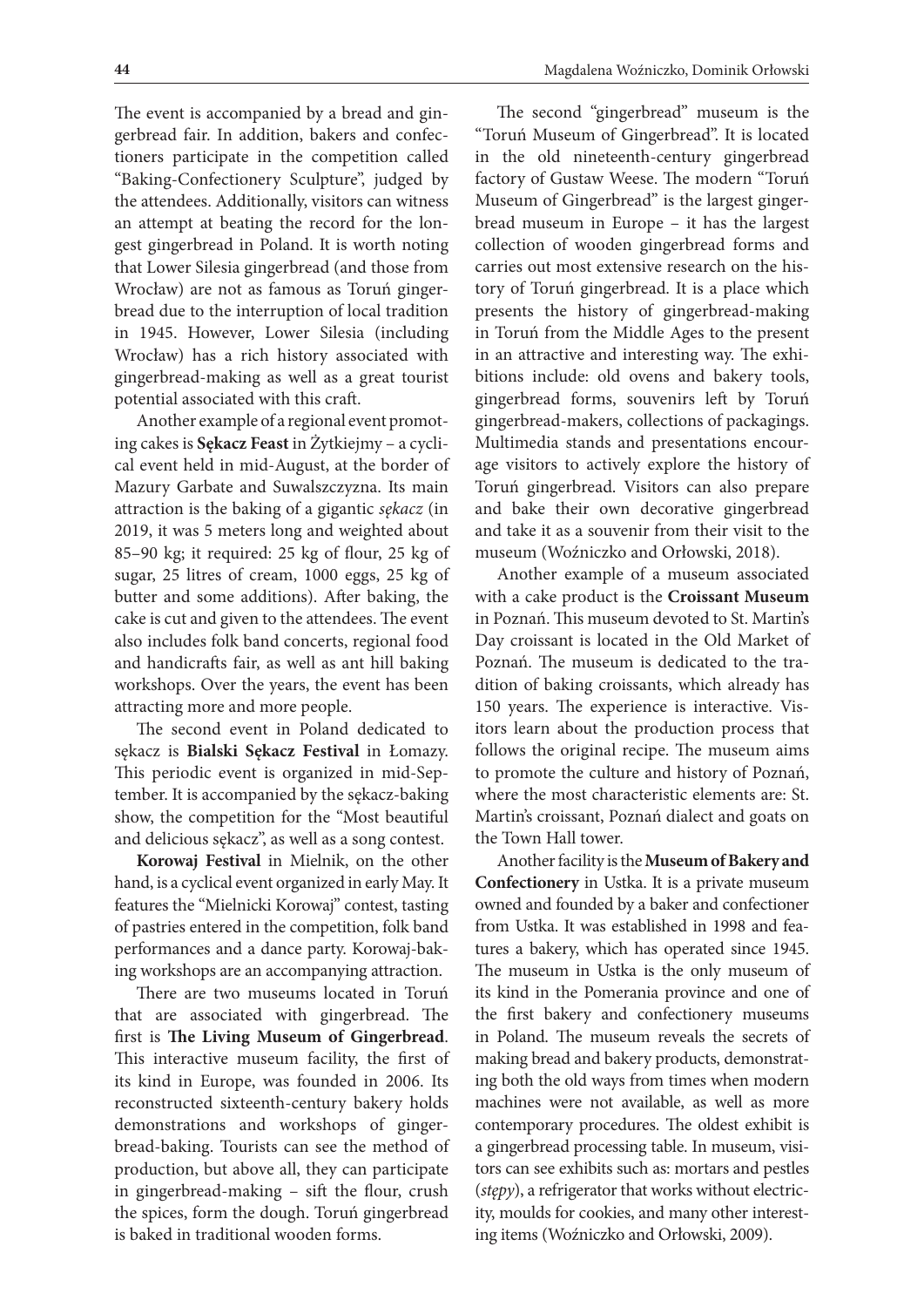Trade fairs represent yet another attraction associated with cake products. One of the most notable events of this type is **Sweet Expo**  in Warsaw – the largest confectionery and ice-cream industry fair in Poland (and Central Europe). In 2019 it was visited by nearly 25 thousand people from Poland and abroad (mainly the Czech Republic, Slovakia, Belarus, Ukraine, Germany, but also Italy). Due to the dynamic development of confectionery and ice-cream industry in Poland, one may expect even greater interest in the fair in the coming years. Aside from the fair part, there have also been numerous championships, among others, Polish Championship in Cake Decoration.

Another example of a trade fair is **Sweet Targi** in Katowice. This cyclic event is devoted to confectionery, bakery and ice-cream making. It is the largest trade event in the southern

### **4. Summary and conclusions**

Polish culinary traditions with respect to cake products are still carefully cultivated, especially by the inhabitants of regions with preserved cultural identity, e.g. Kaszubowie, Kurpiowie, Ślązacy, Wielkopolanie, or the inhabitants of border areas, where Polish and foreign influences intermingled. They are an attraction as well as part of a broader tourism product of the whole region or country. The diversity of culinary traditions can be the result of not only cultural diversity, but also, to some extent, natural diversity. The growing interest of tourists in local, regional and traditional food products observed in recent years, especially when it comes to characteristic cake products, affects the development of culinary tourism in Polish regions with rich cultural heritage. Every year, there are more and more culinary attractions, such asevents, cake competitions, demonstrations, workshops, living museums, confectionery fairs.

Poland, gathering more than 6 000 visitors from home and abroad every year. Several hundred exhibitors present their products and offer specialized trainings, workshops, innovation presentations. The event is held in the International Congress Centre.

An attractive form of learning about the traditional methods of confectionery production are **workshops combined with tasting**. Some farmhouses organize **shows of baking traditional cakes,** e.g. *sękacz***.** A good example is the **agritourism farm "Chata za wsią"** in Hamulka (Podlaskie province), where the tradition of baking *sękacz* according to the traditional recipe dates back over 30 years. Furthermore, tourists are invited to actively participate in the baking. The show is accompanied by a feast with several local dishes (e.g. potato baba, kartacze). After the cake is baked, it is time for tasting (http://hamulka.pl/).

The main factors affecting the culinary attractiveness of a region or town are: the distinctness of a cake product, its diversity and adherence to traditional recipes. Furthermore, the perception of a given place as attractive in culinary terms is also affected by factors not directly related to the culinary art, but resulting from the overall attractiveness of the region or town, appropriate development of tourist facilities and accessibility.

In summary, culinary tourists tend to be attracted not only to places that serve sweet regional specialities (e.g. local bakeries or family manufactures – gingerbread bakeries), but also places that enable them to learn about the history and production technology, participate in workshops devoted to the preparation of cake products, or buy a sweet souvenir from the trip (e.g. sękacz, St. Martin's croissant, Silesian kołocz, Toruń and Wrocław gingerbread).

### **References**

Byszewska I., 2008. Kuchnia polska. Wydawnictwo Parma Press, Marki [In Polish].

Byszewska I., Kurpińska G. 2012. Polskie smaki. Wydawnictwo Zyski S-ka, Poznań [In Polish].

Drozdowska M., Duda-Seifert M., Rogowski M., 2017. St. Martin's croissant – integrated culinary tourism product? Zeszyty Naukowe Wyższej Szkoły Turystyki i Języków Obcych w Warszawie, Turystyka i Rekreacja 1, 199-211 [In Polish with English Abstract].